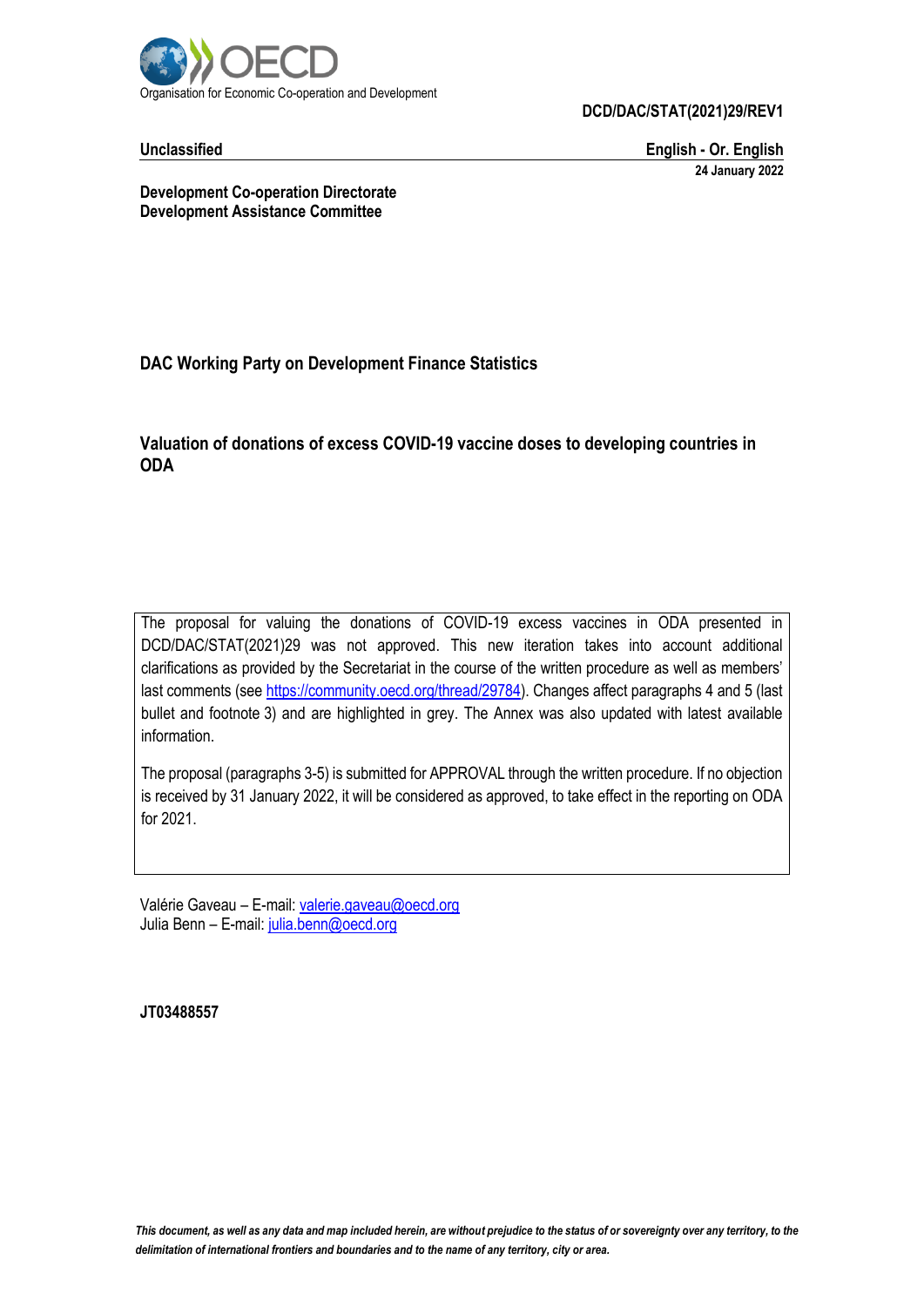# **Valuation of donations of excess COVID-19 vaccine doses to developing countries in ODA**

1. The proposal for valuing the donations of COVID-19 excess vaccines in ODA presented in DCD/DAC/STAT(2021)29 was not approved. This new iteration takes into account additional clarifications as provided by the Secretariat in the course of the written procedure as well as members' last comments (see [https://community.oecd.org/thread/29784\)](https://community.oecd.org/thread/29784). Changes affect paragraphs 4 and 5 (last bullet and footnote 3) and are highlighted in grey.

2. The proposal (see paragraphs 3-5) is submitted **for APPROVAL** through the written procedure. If no objection is received **by 31 January 2022**, it will be considered as approved and take effect in the reporting on 2021 ODA.

# **Proposal for ODA accounting of excess COVID-19 vaccine donations**

3. Members may report donations of excess COVID-19 vaccine doses in ODA as follows.

#### *Price to apply*

4. **For the purpose of valuing donations of excess COVID-19 vaccine doses in 2021 ODA, the Secretariat proposes applying a weighted average price of USD 6.72 per dose as determined by Gavi. 1** It is further proposed that this price be **used for 2021 ODA reporting only**, a year faced with exceptional circumstances due to the introduction and roll-out of COVID-19 vaccines. **The WP-STAT commits to review the methodological approach for valuing donations of excess COVID-19 vaccine doses in ODA, and to undertake a new assessment in 2022 to determine the price for 2022 ODA reporting, in line with the instructions on aid in kind (paragraph 174 of the Reporting Directives).**  This new assessment will take stock of lessons learnt during the process of reporting the donations in 2021 ODA, and will take into account the evolution of the situation, including donors' commitment to donate rather than to sell COVID-19 vaccine doses to ODA-eligible countries.

### *Safeguards*

#### 5. **Additional elements need to be taken into consideration when reporting the vaccine donations in ODA. Members are invited to refer to the reporting guidance below:**

 The price is applicable to donations of doses in excess from providers' domestic supply, i.e. when purchase agreements with manufacturers have brought about more doses than needed for domestic vaccination purposes and when this surplus is donated to developing countries.<sup>2</sup>

 $\overline{a}$ 

 $1$  The figure is a weighted average price of the donated doses delivered to Gavi COVAX AMC eligible countries by 18 October 2021. The price for each vaccine is taken from the prices agreed between Gavi and the relevant manufacturer through Advance Purchase Agreements.

 $2$  In the case where a provider orders and ships vaccine doses for the specific use by developing countries, the actual costs incurred by the provider are counted in ODA. According to Gavi, most donations in 2021 have been from domestic supplies except for the United States which, in addition to sharing doses from its domestic supply, has also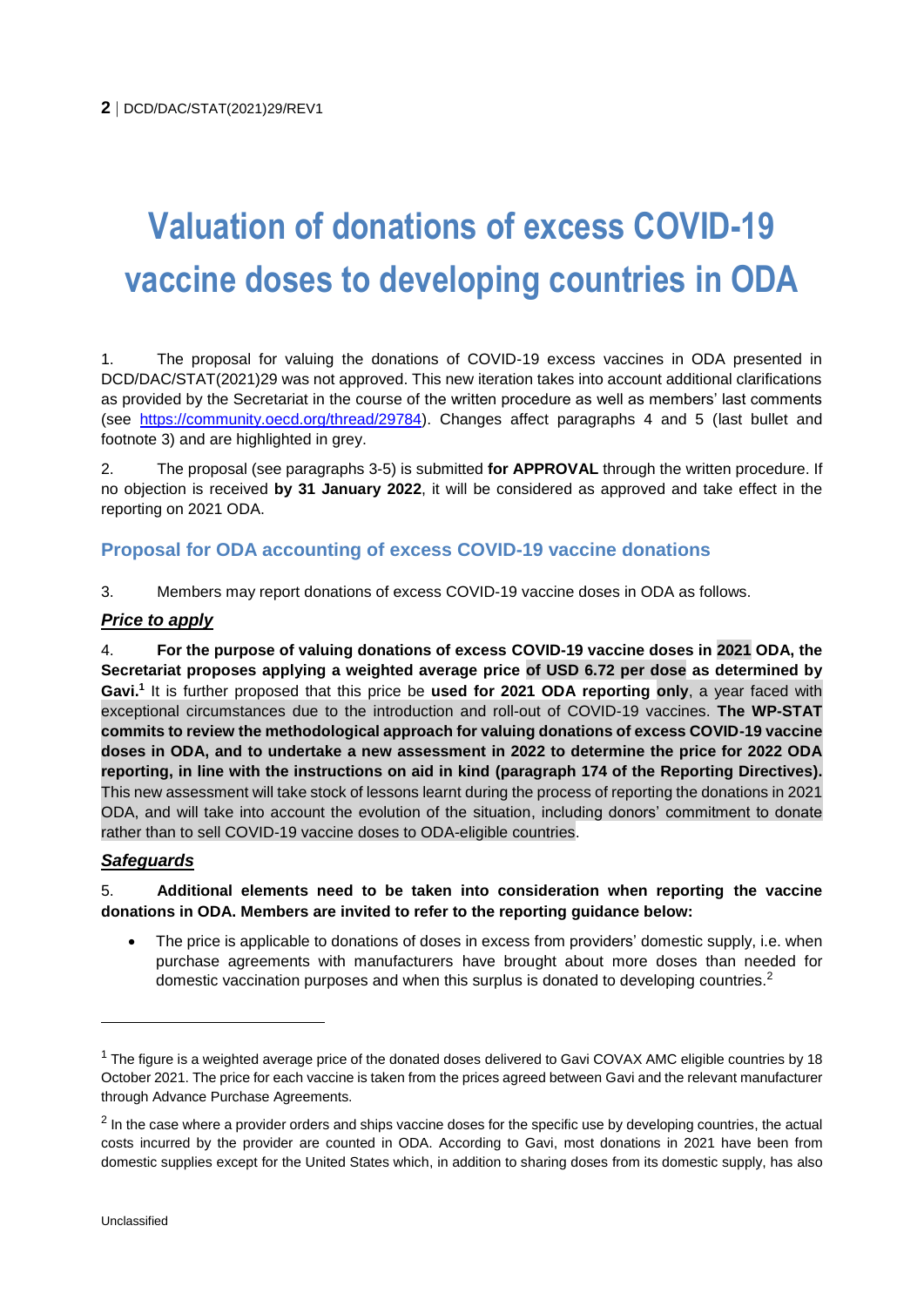- The price applies for one dose of vaccine, even in cases where several shots are required for a full vaccination. It applies to donations to developing countries both through COVAX and bilateral agreements.
- Donations can be recorded in ODA disbursements when the beneficiary country has taken delivery of doses.<sup>3</sup> Pledges should not be reported in ODA.
- To be reportable in ODA, the donation must concern a COVID-19 vaccine listed by the WHO for emergency use (see Annex) or be either prequalified by the WHO or approved by a Stringent Regulatory Authority.<sup>4</sup> Donations for other vaccines do not count in ODA.
- Expired doses are not eligible. As a default, donated doses should have a shelf life of minimum 10 weeks upon arrival in-country. An exception is justified when a recipient country has indicated its willingness and ability to absorb doses with shorter shelf lives.<sup>5</sup>
- Should members pay ancillary costs (shipment and additional costs such as syringes) in addition to donating doses, they should report these costs in their ODA as a separate item, in addition to the donations. <sup>6</sup>
- Members report a breakdown of ODA for vaccine donations as detailed below, both in the DAC Advance Questionnaire and final ODA data in CRS reporting:
	- ODA for donations of doses in excess from domestic supply, indicating the vaccine names, number of doses and the mechanism used (COVAX/bilateral)<sup>7</sup>.

Members have the flexibility of reporting their donation both as a commitment and as a disbursement at the time of the "Acceptance Notice", given that the donation becomes binding at this point of time, and that the time lag between the agreement and the disbursement is only a few weeks, However, in the eventuality that the donor does not make any payment to the manufacturer and the delivery of doses does not materialise (in case of unexpected issues in the implementation of the agreement), the donor should include a negative entry in its ODA figure to offset the disbursement.

Self-financing participants to the COVAX Facility that decide to not exercise their rights to vaccine doses and transfer them instead to COVAX AMC should report their original financial contributions to the COVAX Facility as ODA.

<sup>4</sup> In line with COVAX rules. No COVID-19 vaccine has been prequalified by the WHO at this stage. See the list of Stringent Regulatory Authorities as approved by WHO here: [https://www.who.int/initiatives/who-listed-authority-reg](https://www.who.int/initiatives/who-listed-authority-reg-authorities/SRAs)[authorities/SRAs.](https://www.who.int/initiatives/who-listed-authority-reg-authorities/SRAs)

<sup>5</sup> In line with the [Joint Statement on Dose Donations of COVID-19 Vaccines to African Countries](https://www.gavi.org/news/media-room/joint-statement-dose-donations-covid-19-vaccines-african-countries) signed by COVAX, the African Vaccine Acquisition Trust (AVAT) and the Africa Centres for Disease Control and Prevention (Africa CDC).

 $6$  Although the weighted average of USD 6.72 is derived from prices that include the logistical costs, it seems justified to count these costs in ODA on top of the donations when they are actually incurred by providers and paid out of an ODA budget.

 $7$  Given the level of aggregation, this requirement should not lead to disclosure of confidential contractual information. Example: "USD 672 million, 80 million doses of Johnson & Johnson & 20 million doses of AstraZeneca".

purchased vaccines to donate them to developing countries. Other countries have also transferred their COVAX supply to developing countries within COVAX, see footnote 3.

 $3$  Donations through COVAX are facilitated by tripartite agreements between the provider country, the manufacturer and Gavi. The donation is confirmed once Gavi provides a "Gavi Shared Doses Acceptance Notice" to the provider country and the manufacturer, it can then be recorded in ODA as a commitment. It is only upon confirmation by the developing country concerned of its readiness to absorb the donated doses that the necessary regulatory approvals, import licences and waivers will be sought, and that the manufacturer can effectively deliver the doses.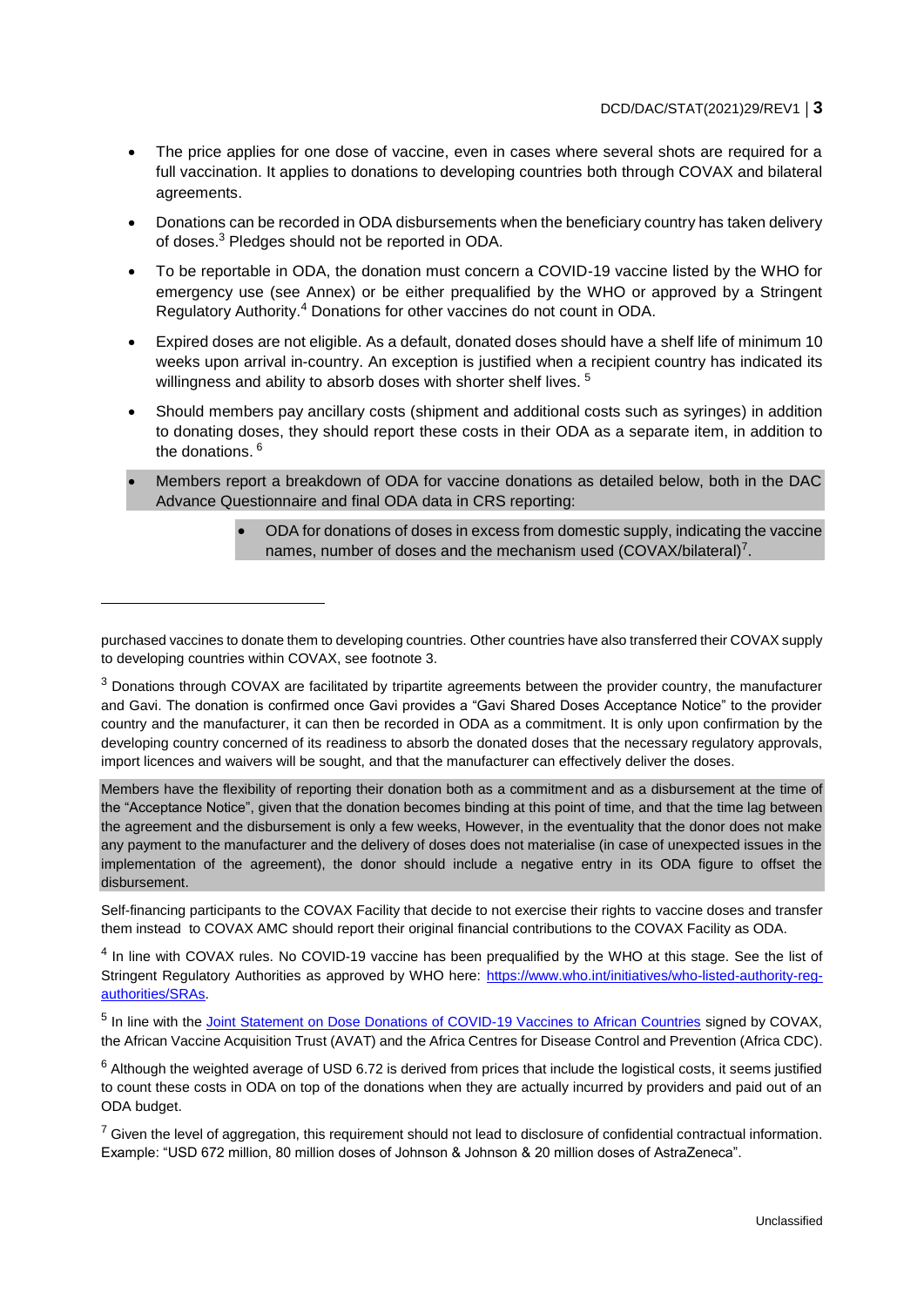#### **4** DCD/DAC/STAT(2021)29/REV1

- ODA for donations of doses bought specifically for developing countries.
- ODA for ancillary costs if separately identifiable.

In CRS, donations are reported under purpose code *12264 – COVID-19 control* along with the COVID-19 keyword. For the sake of ODA integrity, members should verify the aggregate ODA figure reported for donations against their actual outlay in 2021 and make an adjustment if needed.

#### *Narrative for counting the donations in ODA*

*Developing countries need such support from the donor countries to overcome the pandemic.*

6. To respond to global vaccination inequities and the very low rate of vaccination in low-income countries, there are calls for high-income countries to share COVID-19 vaccine doses quickly, in particular through the COVAX Facility<sup>8</sup>. Several donors have committed to share and donate doses as illustrated e.g. in the June 2021 G7 communiqué<sup>9</sup> and in the latest status report on dose donations to COVAX<sup>10</sup>.

#### *Counting donations in ODA is in line with the Reporting Directives.*

7. Donors' donations of excess vaccine doses is a form of aid in kind. On the basis of the Reporting Directives<sup>11</sup>, it is legitimate for members to include the related costs in their ODA.

*ODA recognition is an incentive to donate instead of sell (and avoid wasting doses).*

8. Members highlighted the importance of giving sufficient recognition to vaccine donations in ODA, in order to avoid possible negative incentives i.e. provider countries selling, instead of donating, their excess vaccines. The price of USD 6.72 per dose aims at setting the right incentives to expand the roll out of vaccines to the world's poorest and most vulnerable countries, while also protecting the integrity of ODA and avoiding ODA inflation that might come at the expense of humanitarian and development programmes in developing countries.

*The price (weighted average price of vaccines aligned with COVAX) is a strong signal to support the multilateral approach for distribution of vaccines to developing countries.*

- 9. The price complies with the principles of simplicity, efficiency and robustness:
	- Simplicity: ease of tracking, one unique (instead of differentiated) price to avoid giving the impression that the price used in the ODA context reflects a hierarchy between vaccines. Applying a unique price is also the only way to ensure comparability in the measurement of donations in ODA: pledges have been expressed in number of doses, not specifying the type of

<sup>&</sup>lt;sup>8</sup> [The Independent Panel for Pandemic Preparedness and Response \(IPPPR\) stated in its report](https://theindependentpanel.org/wp-content/uploads/2021/05/Summary_COVID-19-Make-it-the-Last-Pandemic_final.pdf) (May 2021): "High income countries with a vaccine pipeline for adequate coverage should, alongside their own scale up, commit to provide to the 92 low- and middle income countries of the COVAX Gavi Advance Market Commitment at least one billion vaccine doses no later than 1 September 2021 and more than two billion doses by mid-2022."

<sup>&</sup>lt;sup>9</sup> "Recognising the urgent need to speed up delivery of doses, we are committing to share at least 870 million doses directly over the next year. We will make these doses available as soon as possible and aim to deliver at least half by the end of 2021 primarily channelled through COVAX towards those in greatest need." <https://www.whitehouse.gov/briefing-room/statements-releases/2021/06/13/carbis-bay-g7-summit-communique/>

<sup>10 1.6</sup> billion doses announced for 2021-2022: [https://www.gavi.org/sites/default/files/covid/covax/COVAX-Dose-](https://www.gavi.org/sites/default/files/covid/covax/COVAX-Dose-Donation-Table.pdf)[Donation-Table.pdf](https://www.gavi.org/sites/default/files/covid/covax/COVAX-Dose-Donation-Table.pdf)

<sup>&</sup>lt;sup>11</sup> The Directives indicate (see paragraph 174) that "Aid in kind, including food aid, should where possible be valued at prevailing international or national market prices for the goods in question at the time of the transfer. Where this information is not available, the amount reported should be calculated on the basis of the price paid by the official sector for the purpose of acquiring the goods for shipment to the recipient country.)"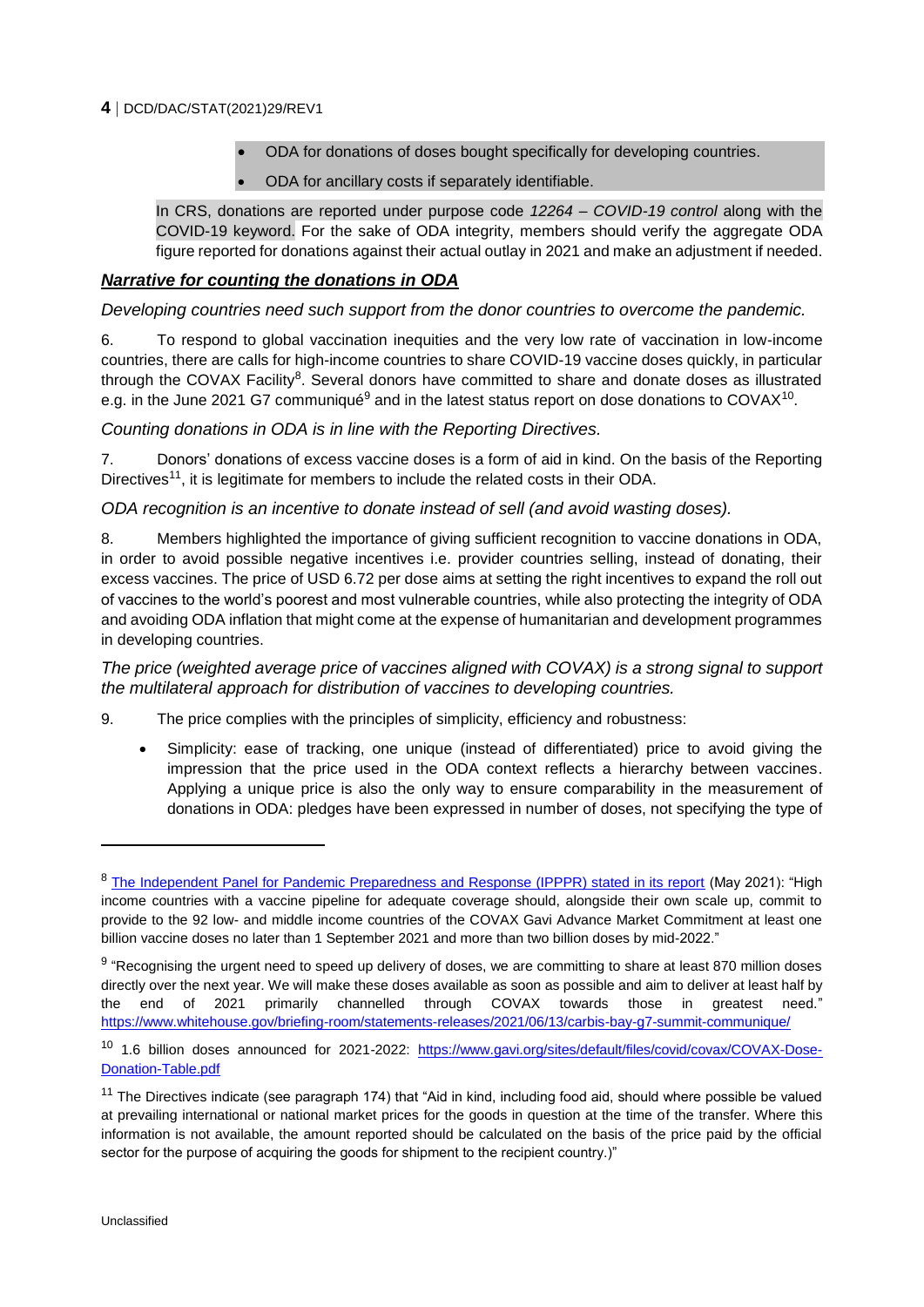vaccine. The complexity of the vaccine market and the confidentiality/lack of the information are additional arguments for using an overall average price.

- Efficiency: set the right incentive for providers to donate doses instead of selling them; the weighted average encompasses the whole COVAX portfolio of vaccines, including the vaccines with a higher price (mRNA).
- Robustness: aligning with Gavi/COVAX price withstands public scrutiny; the prices are indicated in their Board summaries: these are reliable and verifiable sources. Applying the purchase price would not be verifiable as there are strict confidentiality constraints in the individual agreements. Based on the data available from the [UNICEF dashboard,](https://www.unicef.org/supply/covid-19-vaccine-market-dashboard) developing countries in any case pay a lower price.

10. In addition, the price of USD 6.72 per dose provides consistency in ODA reporting of cash contributions and donations: it is the price at which Gavi/COVAX will purchase doses using donors' ODA cash contributions.<sup>12</sup> Opting for a higher price could be a disincentive for cash contributions, which is the preferred option of COVAX in the longer term.

#### *The reporting will be transparent.*

 $\overline{a}$ 

11. Donations will be reported separately to allow public scrutiny on the amounts reported in ODA as well as the share donations represent in each provider's ODA.

<sup>&</sup>lt;sup>12</sup> The price of USD 6.72 is also used in the ACT-A commitment tracker to calculate the "USD value of delivered doses", see [https://www.who.int/publications/m/item/access-to-covid-19-tools-tracker.](https://www.who.int/publications/m/item/access-to-covid-19-tools-tracker)